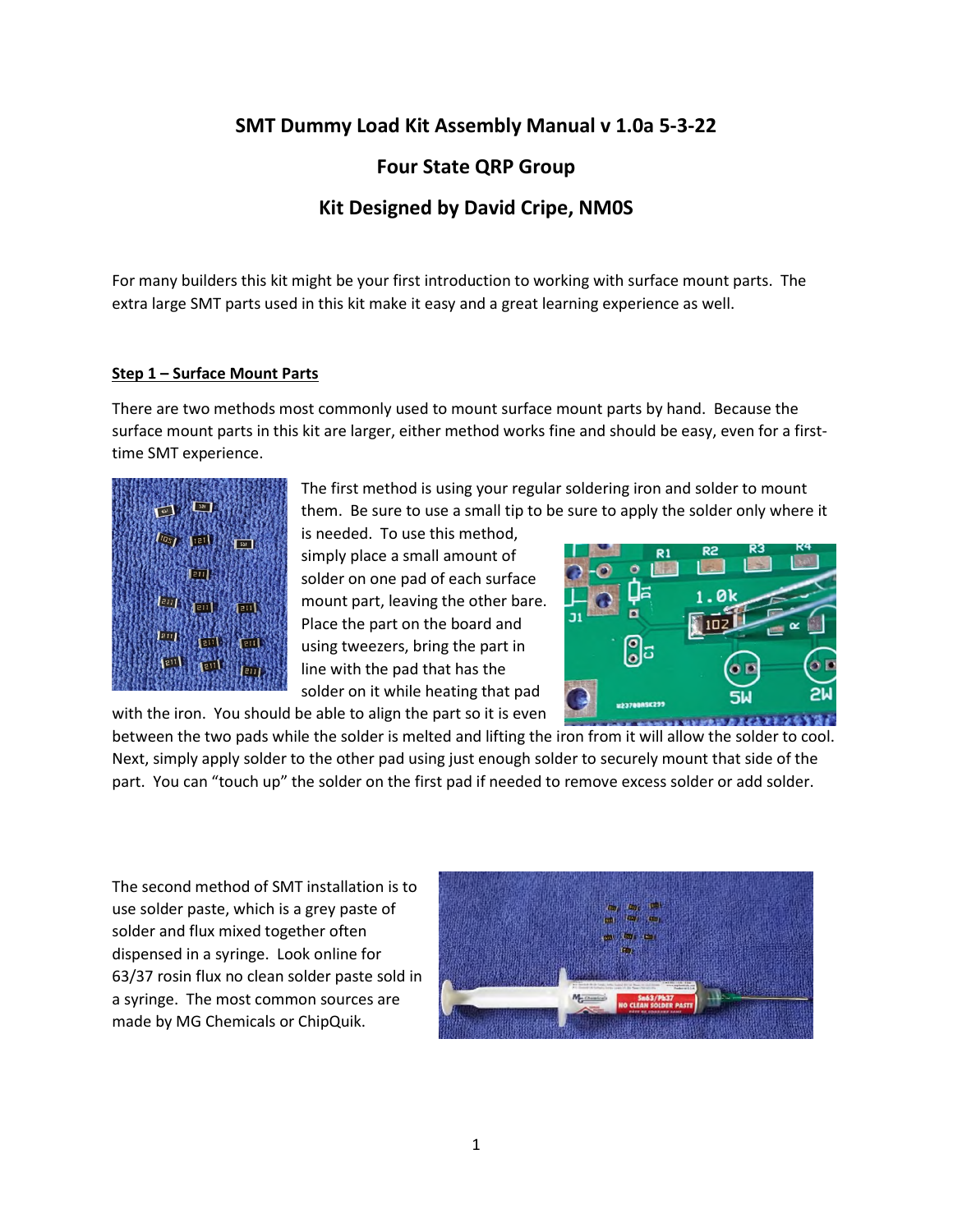Put a dab of solder paste on each pad and then use tweezers to place the parts on the pads. The paste will hold them relatively stable. Don't be concerned if a little paste oozes out and looks a bit sloppy.



Using an embossing heat tool (find at Hobby Lobby, Michaels or other craft store, **NOT** a hardware store paint stripper gun!) hold the tool above the parts to be heated about 2 inches and be patient. The paste

will first become glossy, and might spread over the board farther than you might want. Don't worry! As you continue to heat it, the flux separates from the solder and the solder quickly retracts towards the part and becomes silvery and while it does that, it straightens the part through the surface tension of the liquid solder and flux. MAGIC! Let the board cool thoroughly before touching it or moving it after



you have soldered it in this manner. In this kit, you may solder all the SMT parts at once or in groups using this method. Simply hold the heat gun over a couple of parts and once they look finished, slowly move the heat to the next parts in line. Use alcohol to clean the excess flux from the board after using this method. 91% alcohol does the job quickly.

Using either method, start the SMT installation with the five values on the lower row. The 1.0K ohms resistor is marked "102", 150 ohms is marked "151", 270 ohms is marked "271", 470 ohms is marked "471" and 750 ohms is marked "751".

Follow that row with the installation of the top row of 510 ohm resistors, each marked "511".

### **Step 2 – LEDs**

The four LEDS all install facing the same direction. Place the flat side of each LED facing the right and double check to be sure each is in correctly before soldering.

#### **Step 3 – Signal Detector parts**

Install diode D1 with the black stripe facing the same way as the marked diode stripe on the board closest to C1 and install the disc capacitor C1 next to the diode.

#### **Step 4 – BNC Connector**

Turn up the heat on your soldering iron to perform the installation of the BNC connector. This connector has a lot of metal which draws the heat away from the connection. Solder just the center pin